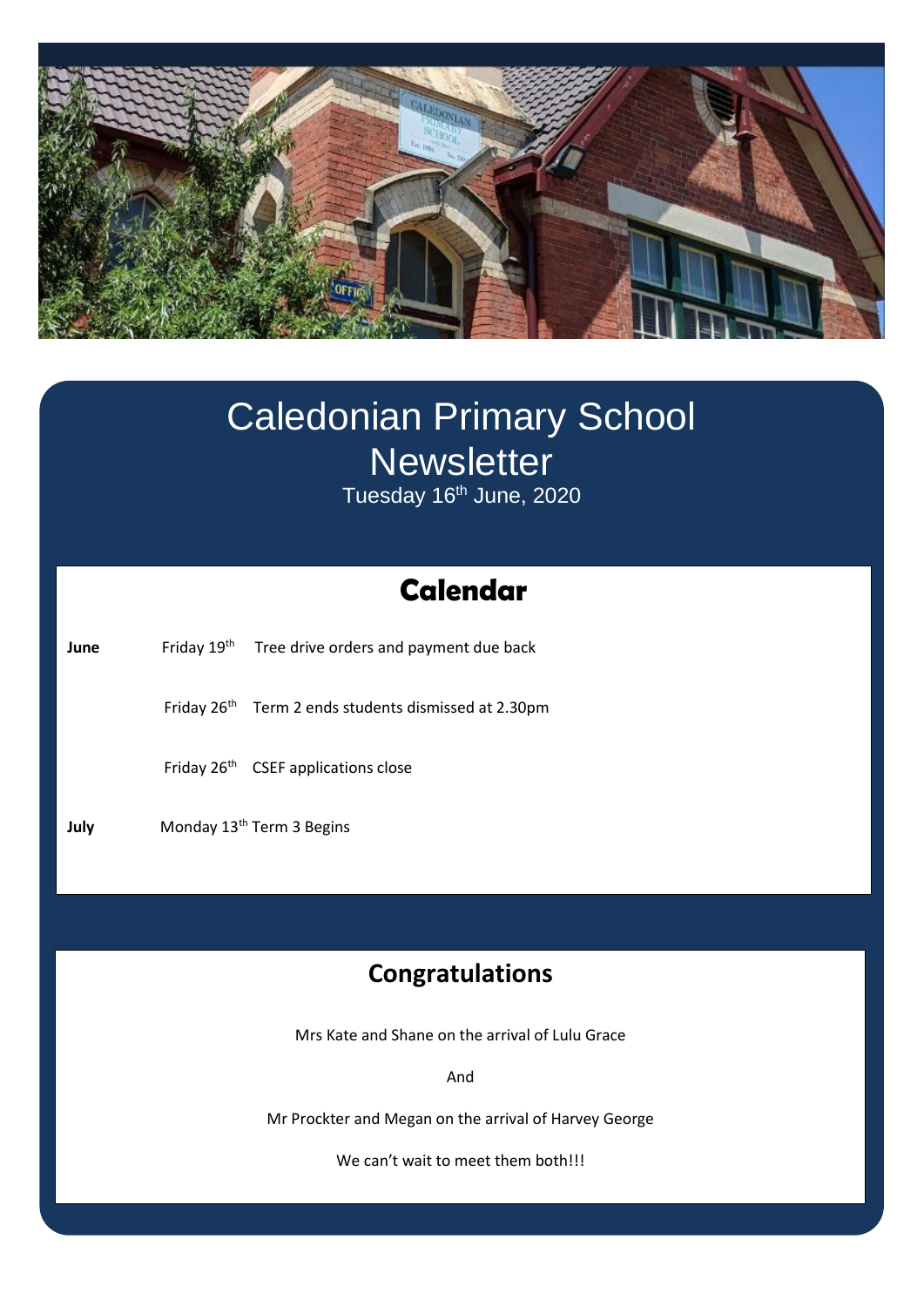To the School Community,

As we rapidly head towards the mid-year break it feels like we have spent the last 3 months in a time warp! We have all been on "pause" stuck in our homes and unable to participate in any of the activities that give us joy, unless you like riding a bike or going for a run…

I would like to thank all families for their ongoing support, and although we are relatively safe in Ballarat we must not become complacent. The guidance from the Chief Medical Officer for schools has not been altered so we are required to continue with significant restrictions in practice here at school. I would not expect this to change in term 3.

The key restrictions that continue are as follows:

- No non-essential adults to be on site including volunteers, service providers and of course parents
- Gates are locked until 8:40 and are for student access only
- Gates are locked outside school hours and there is no public access
- All students and staff are required to sanitise and/or wash hands with soap at multiple times through the day
- Any child who appears unwell must be collected from school and not return until symptoms clear
- Parents and Carers who wish to meet with a staff member must first try phone communication, appointments are to be kept to a minimum
- Drink Taps must not be used- drink bottles should be brought to school daily

Children should not be dropped off at school before 8:40 unless to attend before school care. If you require supervision outside school hours we have care available on site through Camp Australia.

Bus travellers must report to the office in the mornings before school and afternoons.

As we have multiple exit and entry points we have not introduced restrictions on drop off pick up times or gates for certain families. We hope, with your continued support, that these further restrictions won't be necessary.

Breakfast club will begin again in the first week of term 3 and a roster will be coming out in coming days. If you are unable to continue to assist with breakfast club please let the office know!

As we have previously communicated reports are going to be a bit weird. There will not be any "score" on a 5 point scale. This is often referred to as the dots. We will provide a report on learning this semester, however it will not be the same as we are all used to. In semester 2 we will be back to normal for reporting!

At this stage parent teacher interviews will be early next term and it is very likely they will be conducted via phone. We will let you know as soon as possible how these will be conducted.

Have a great week!

Ben

#### **Unwell Students**

If students are unwell with cold/flu like symptoms please keep them at home until they are well again. If students become unwell during the school day parents/careers will be called to come and collect them. A doctor's certificate is not required to return to school, however students should not return to school until symptoms have resolved.

#### **Parents/Careers on school grounds**

Remind that parents/careers are not permitted on the school grounds. If you need to speak with a teacher please phone the office or contact the teacher via Seesaw to organise a time to have a phone call with them. All other enquiries can be directed to the office.